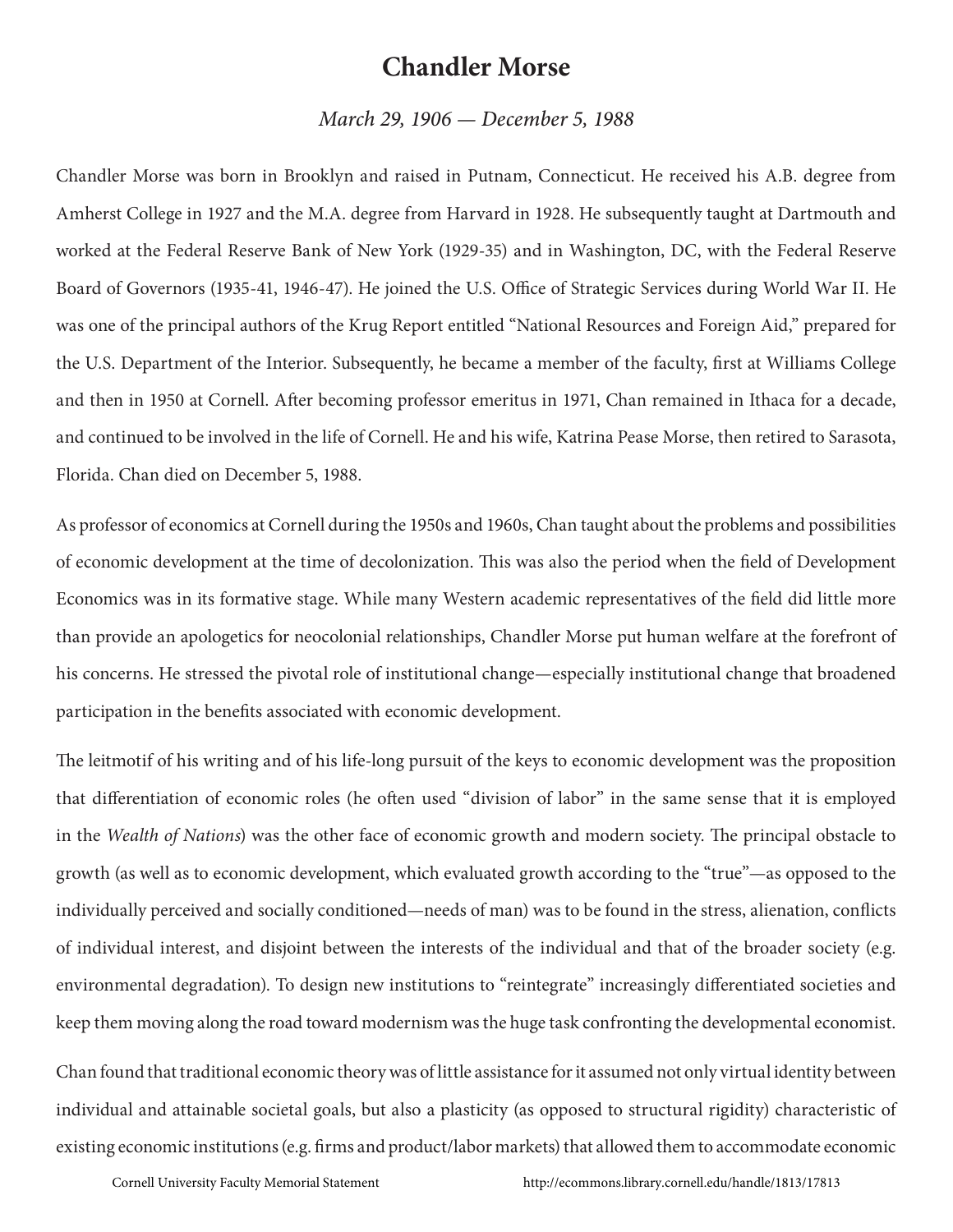expansion while simultaneously containing the stress, alienation, conflict and the negative externalities that Chan viewed as the principal threat to modernization. It heralded the competition that—in Chan's eyes—degraded, rather than the cooperation which elevated, man. The typical economist, he believed, had much to unlearn on route to becoming a useful developmentalist.

African socialism embodied Chan's hope that rhetoric could sustain solidarity among diverse peoples and ease their way, perhaps not to socialism (in the form of public ownership, which represented simply an alternative instrument) but toward the end of a humane, modern society, a genuinely socialist society. In an earlier age, Chan might well have been a member of the Fabian Society.

His authority and expertise in matters of African economic development stemmed in part from the knowledge and experience he gleaned through his study of southern Africa. In 1959 he headed the mission to Great Britain's High Commission Territories, which produced *Basutoland, Bechuananland Protectorate, and Swaziland: Report of an Economic Survey Mission*. Soon thereafter his research agenda took him to Ghana, Guinea, Mali, Nigeria, Senegal, and Tanganyika. He developed a particularly strong interest in Nyerere's efforts to initiate and sustain a participatory and grassroots approach to economic development. This was evident in his "Economics of African Socialism" [in Friedland & Rosberg (eds.) *African Socialism,* 1964]. The key to Chan's theoretical concerns more generally is found in *Modernization by Design,* (1969) which he edited and to which he contributed the concluding chapter "Becoming vs. Being Modern."

Chan's professional interests encompassed other issues as well. With Harold Barnett he authored *Scarcity and Growth: The Economics of Natural Resource Availability*, which for some time was considered the authoritative work on the subject. Other writings include "Making Science & Technology for LDC's" (*Columbia Journal of World Business*, 1976), "Depletion, Exhaustibility and Conservation" [in Vogely (ed.) *Economics of Mineral Industries,* 1976], and "Natural Resources as a Constraint on Economic Growth" (*American Economic Review*, 1973). He was a member of the Ocean Policy Committee of the National Academy of Science 1973-76, a consultant to MITs Marine Technology Transfer Project in 1974, and chairman of a workshop on Needs for Marine Technical Cooperation in the Gulf & Caribbean in 1975.

Chan's humanistic concerns extended beyond the classroom and printed page. His impact on the Cornell community is noteworthy. He served as chairman of the Center for Religion, Ethics and Social Policy, 1971-73. He played a founding role in the birth of COSEP and remained actively engaged in the development and operation

of the COSEP program up to the time of his retirement in 1971. In the highly charged atmosphere that prevailed Cornell University Faculty Memorial Statement http://ecommons.library.cornell.edu/handle/1813/17813